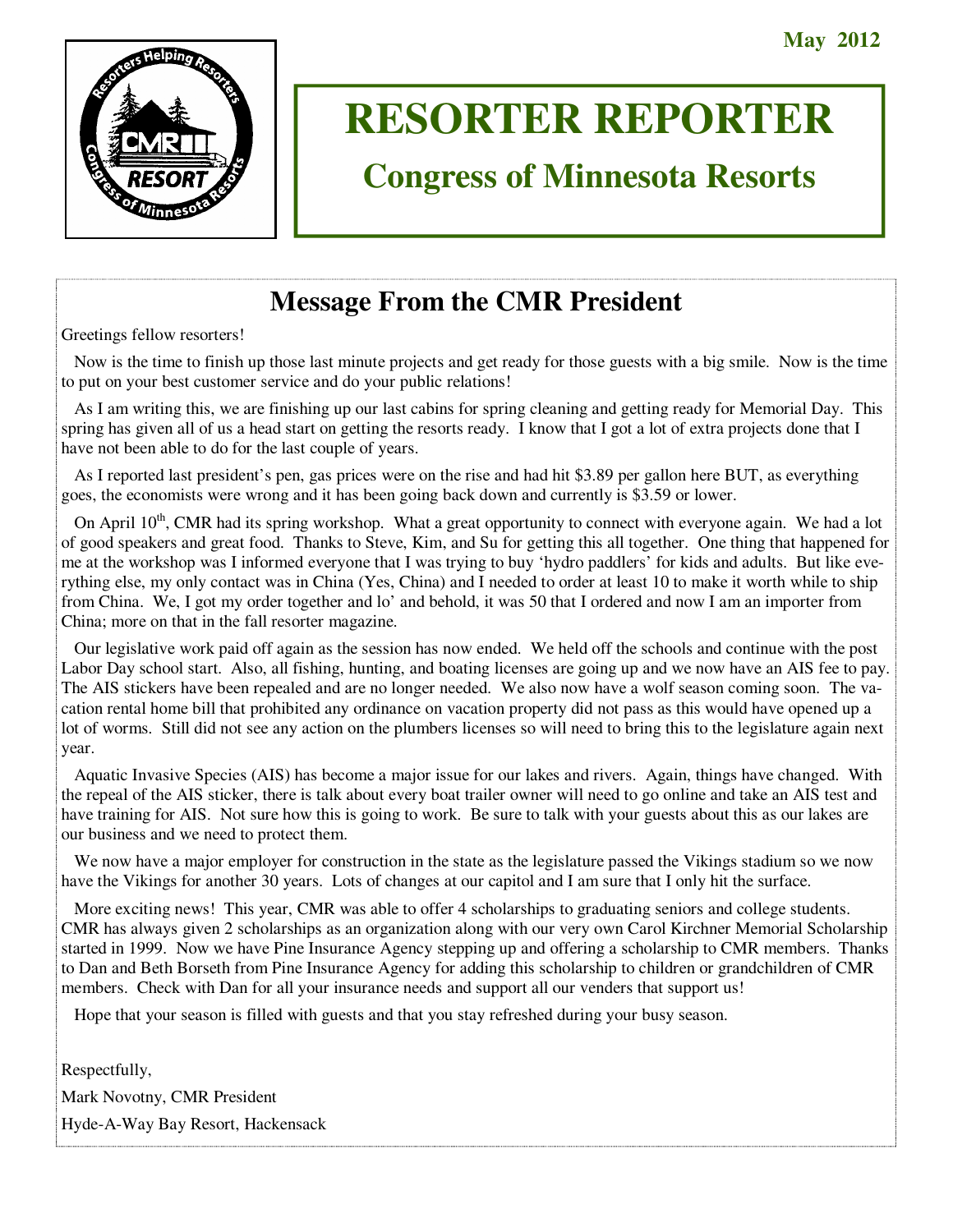# **Congratulations to the 2012 CMR Scholarships Recipients'**

The Congress of Minnesota Resorts (CMR) was established in 1984, with our theme of "Resorters Helping Resorters." One of our goals is to provide scholastic achievement within the resorting community. Scholarship moneys became available from the previously pledged \$1000 to the Minnesota Office of Tourism, Endowed Chair and in March of 1996 the CMR Scholarship Program was set in motion. With the addition of the Carol Kirchner Memorial Scholarship in 1999; and in 2012 with the addition of the Pine Insurance Scholarship, four \$500 scholarships are awarded each year. The scholarships are to be used for tuition and/or related fees by providing assistance to students in pursuit of their academic or vocational advancement.

Every year we have top quality applicants, all worthy of the awards. This year was no exception. The CMR Scholarship Committee and Board wish to extend our congratulations to the following recipients of 2010 Scholarship winners.

#### **CMR Scholarships**:

Kelsea Ingebretsen, daughter of Ray & Vannessa Ingebretsen, Aspen Resort & Campground, Orr, MN

Joe Schimerowski, son of Bob & Chris Schimerowski, Minnesota's Sunset Shores Resort, New London, MN

#### C**arol Kirchner Memorial Scholarship:**

Holly Senger, daughter of Tim & Karen Senger, Cedar Point Resort, Marcell, MN

#### **Pine Insurance Scholarship (first year given):**

Jacob Anderson, son of Gayle Anderson, Sunset Point Resort, Cohasset, MN

The Congress of Minnesota Resorts wish to congratulate and wish you the best in your advanced educational pursuits.

**MARK YOUR CALENDARS FOR THE:** 

# **CMR Fall Conference!!**

**October 28-30, 2012** 

**Thumper Pond** 

**Ottertail, MN** 

**www.thumperpond.com**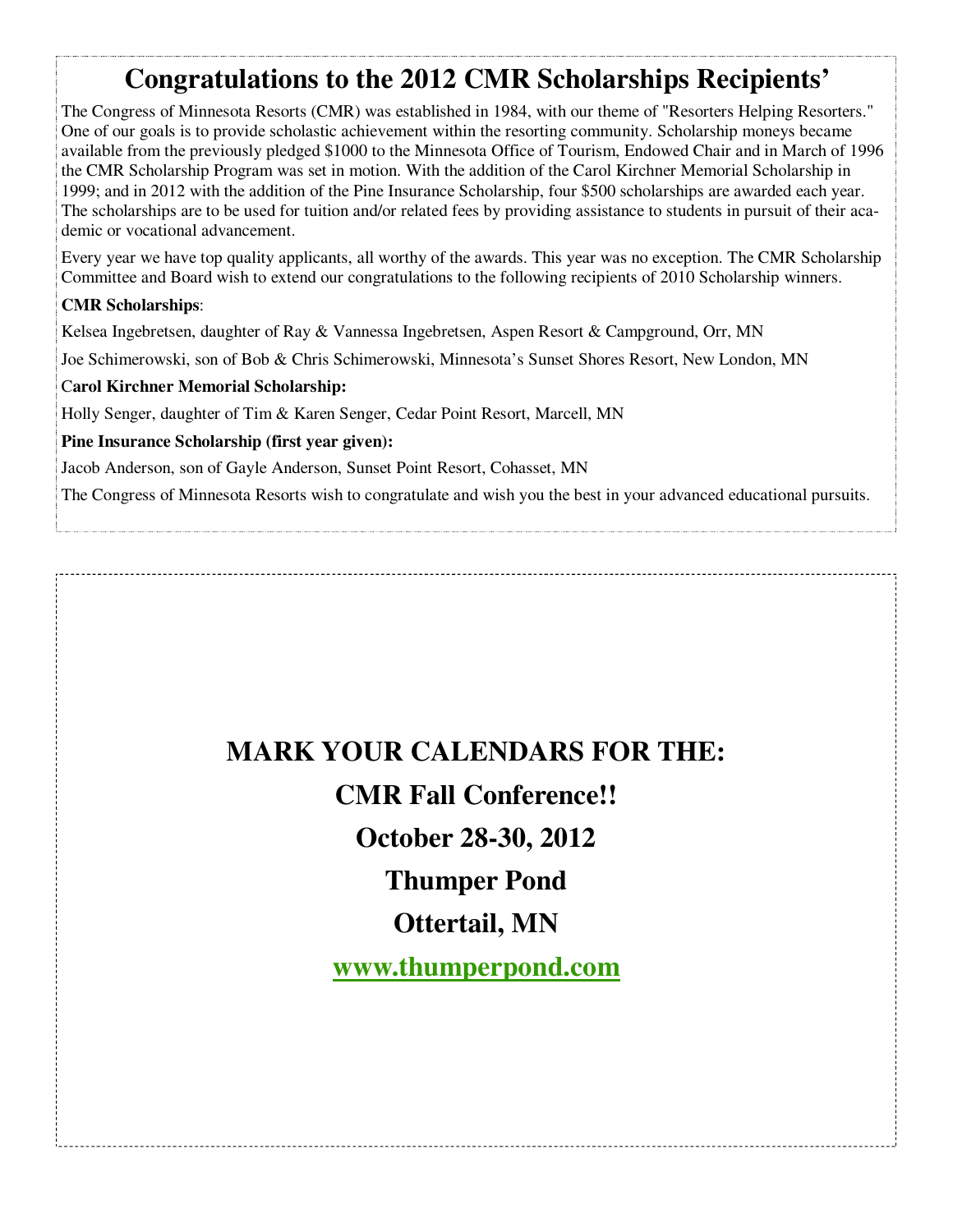# **Spring Workshop Recap**

#### **By Kim Bowen, Crow Wing Crest Lodge**

CMR member Horseshoe Bay Resort hosted the CMR Spring Workshop on April  $10<sup>th</sup>$  in Walker, to a group of 44 resorters. Feedback forms were overwhelmingly positive and enthusiastic. (From a 1st time attendee of a CMR event, "wow, you guys are lively and fun! What a switch from all those math seminars I've been attending in my other career. \*chuckle\* ")

 Paul Stafford, a 27 year veteran photographer at *Explore Minnesota* Tourism, gave a visually stimulating and very well received presentation on choosing/creating photos best suited for our resort brochures, web pages and other advertising. The new running joke for the day seemed to entail taking jabs at all our bland sunset photos (tip #16: if you must have a sunset photo to advertise your resort, make sure it at least has a subject or story in it. I.e. a pontoon boat with your resort name in the foreground with guests fishing off it, or just make sure the sunset is the background of a unique feature of your resort. Otherwise it could be anybody's resort. You want your resort to stand out to a potential guest surfing around your website, right?)

 The business topic of the day was led by one of the CMR's staunchest associate supporters, Lemieux Johnson Financial Group to chat to us about 1031 exchanges. Personally I appreciated the simple visual aid Diane Rook-Johnson displayed with funny little clip art graphics to explain how this plan works in theory. Attendees were lively with their questions and it was impactful to have Diane, Buford and Brian all available to answer questions to share their wisdom from different backgrounds. (Contact them at 888-335-5862 if you have further questions.)

 The natural resources topic involved having a horticulture educator from a community college come speak to us about 'Greening up our Resort'. Here are a few notes I jotted down as potentially helpful this season:

 1) Sawdust makes great mulch - make sure the sawdust is from non-treated lumber! - plus one of it's side benefits is that it often encourages morel mushroom to grow (yum!)

 2) Birch trees prefer cool, moist soil so I'll be planting a couple this year on the north sides of a couple of our cabins. (River Birch is hardiest for our zone.)

 3) Easy perennials to grow anywhere with practically NO maintenance: salvias, purple basil, and day lilies (oriental day lilies are quite fragrant apparently). Merv gave out a helpful website with lists of more deer resistant plants/trees, hardy to our zone 3 areas: www.extension.umn.edu/gardeninfo

 4) Another resorter and I chatted with Merv after the talk and we asked about planting trees (buying trees from a nursery vs. replanting trees?) Mr. Eisel said trees grown in pots are easier and tend to be less shocked by planting, but also that his experience leads him to believe there's nothing wrong with re-planting trees you want to move around your property, they're free after all, and he was in favor of saving expenses. His tip about it involved making sure you keep two piles of dirt as you are digging the hole: 1 pile of topsoil, 1 pile of undersoil. Put the soil back into the hole as you found it as much as possible along with the new tree. Also, there's no need to fill the hole with NEW bagged fresh dirt. In fact, if you have clay soil, this would be disastrous as it could hold in water and create fungus problems and deter plant roots from reaching out into native sediment. As always, he reminded us to leave a small trench around the tree base to hold water and to make sure it gets down into the root ball instead of running off into the surrounding lawn.

 The Mobile e-Marketing presentation with Ryan Pesch was a boon to us at the CMR as his only price for coming to speak was that we fill out his evaluation form (due to a grant expiring in August to the U of MN extension where he's on staff). "I didn't know mobile marketing could be so much fun" commented one attendee. We chatted about making our resort websites mobilefriendly, what the heck is a QR-code and how can I use it at my resort? and numerous other teck-savvy salient topics in the wide and wondrous world of the web.

 Dave Thompson, of Fisherman's Village Resort, gave a succinct recap of "Day on the Hill" and brought new AIS boat stickers to hand out to everyone present. Crackerbarrels were all over the topic board as intended, including things like favorite WIFI equipment, favorite grounds-keeping insect repellent, swimming pool maintenance and regulations, and the suggestion of getting a Lake Service Provider training session at the next Fall Conference as a bonus CMR School of Resorting class, to name a few of the subjects flying around.

 David Bergman of *Explore Minnesota* Tourism gave a fabulously informative update on state level hospitality tourism. His graphs and statistics were easy to understand and he, as always, articulated the big picture of tourism in an entertaining and very approachable manner. (Example: Biking is the big buzz at top level right now, with Minnesota having the most paved trails of any state. Are you close to any trails? If so, think about how you can expand your resort marketing to cash in on the trend.)

Continued on page 4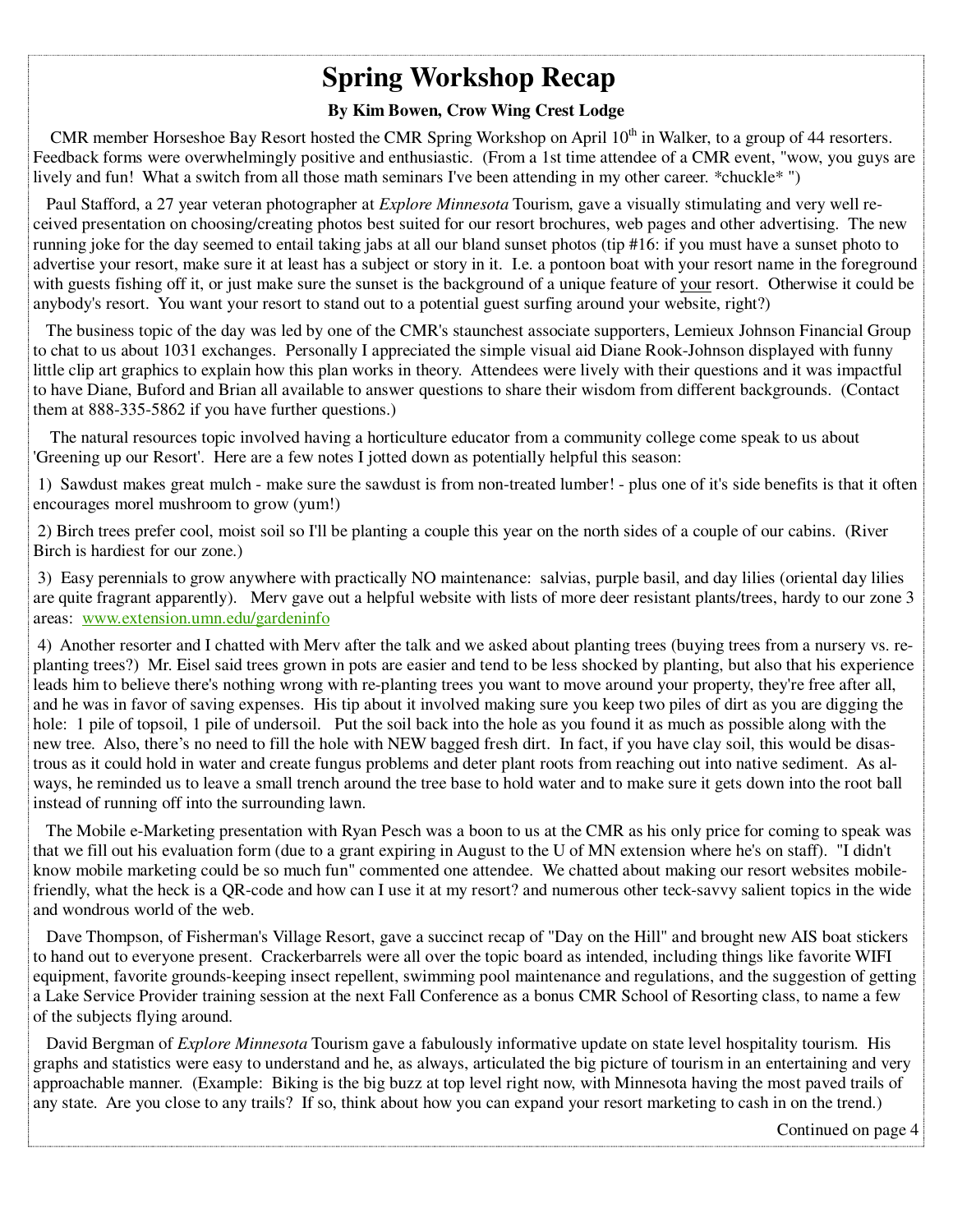The Education Committee of the CMR is always looking for new speakers, topic suggestions, classes. We'll likely not repeat Green Cleaning or Reservation Master for a while unless members have a demand for it (you gotta tell us!) Attendees appreciated the central location of the workshop in Walker area, although there was a suggestion to have the next Workshop in Hawaii or Arizona. (We wish hehe!) Other topic suggestions included 'leveraging your area's hidden treasures', resort special attractions (mini-golf, hidden garden, water slide), creating rain gardens, children activities. These are great and we would genuinely appreciate even more ideas from you. (Any specific business topic, for example?) You are the ones attending, so what would you like to learn about? E-mail your suggestions to any one of us on the education committee (I'm at relax@crowwing.com, or look at the back page of your latest CMR magazine for board member info.) See you at the next Fall Conference October 28-30 at Thumper Pond in Ottertail!

### **NOMINATING RESORTERS FOR THE 2012 RESORTER/S OF THE YEAR AWARD SEPTEMBER 1, 2012 DEADLINE**

The Congress of Minnesota Resorts selects, through nomination by its members, one resort and resort owner that has shown a dedication to the improvement of the Minnesota Resort Industry by adopting and carrying out business policies and practices that reflect a personal pride in the industry as a whole. They also live up to the organization's motto of "Resorters Helping Resorters" by involvement in community activities and by displaying a willingness to help other resort owners to successfully operate Minnesota resorts.

You can go to the CMR website www.Minnesota-Resorts.com Scroll to the bottom of the home page and click on Membership, then by using your User Name & Password you will get into the Members Only sections and click on Applications then print a copy of Resorter of the Year Nomination form. Mail the completed form to: Congress of Minnesota Resorts, PO Box 358, New London, MN 56273-0358. If you need further assistance please contact Vicky by emailing: CMR@Minnesota-Resorts.com or call 320-212-5107.

#### **New members and new owners!!!!**

George & Jean Thom, Georgene's Haven, 50241 County RD 35, Deer River, MN 56636 Phone: 218-832-3076 Email: info@georgeneshaven.com Website: www.georgeneshaven.com

Vince & Cheryl Prososki, Northern Lights Resort, 35387 Northern Lights Trail, Richville, MN 56576 Phone: 218-758-2343 Email: nlr@northernlightsresort.com Website: www.northernlightsresort.com

Gary & Linda Knox, Minne Teepee Resort, 870 County RD 11, Hackensack, MN 56452 Phone: 218-682-2485 Email: gary@minneteepee.com Website: www.minneteepee.com

Nate & Deana Zieske, Lake Victoria Lodge, 117 Lilac Lane, Alexandria, MN 56308 Phone: 507-276-4778 Email: lvLresort@gmail.com Website: www.lakevictorialodge.com

### **CMR CALENDAR OF EVENTS**

| June 7, 2012          | <b>THE MANNER</b><br>Board Directors Meeting, Hyde-A-Way Bay Resort, Hackensack |
|-----------------------|---------------------------------------------------------------------------------|
| <b>August, 2012</b>   | Board Directors Meeting, location and date TBA                                  |
| September 1, 2012     | Resorter of the Year Nominations due at CMR Office                              |
| <b>Fall 2012</b>      | Fall Resort Tour, Locations and date to be announced                            |
| Oct 28, 29 & 30, 2012 | Fall Conference Thumper Pond, Ottertail, MN                                     |
| Oct 29                | CMR Vendor Show Thumper Pond, Ottertail, MN                                     |
|                       |                                                                                 |